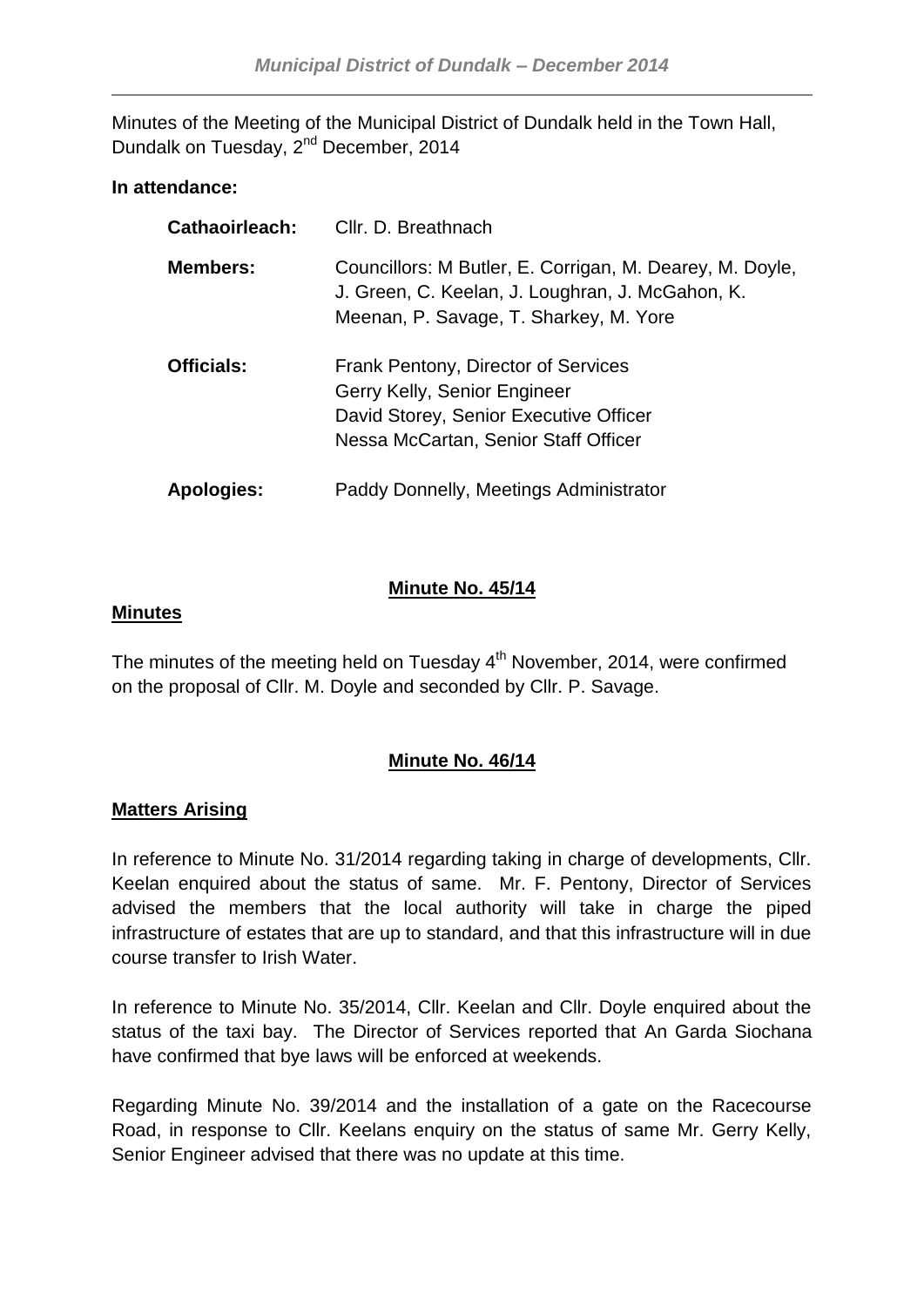In reference to Minute No. 36/2014 regarding seaweed on Blackrock Beach, Cllr. Doyle requested to see a report on the matter from the EPA. The Director of Services advised that he would seek same from the EPA.

# **Minute No. 47/14**

# **Draft Protocol for the attendance of An Cathaoirleach of Louth County Council at functions/events**

The members were advised that they could revert to Mr. P. Donnelly, Meetings Administrator with their comments. A short discussion ensued during which the Cathaoirleach noted that the Borough District of Drogheda had requested that the matter be referred back to CPG.

# **Minute No. 48/14**

# **Nomination to the Place Names Committee**

**Proposed by:** Cllr. E. Corrigan **Seconded by:** Cllr. K. Meenan **And resolved**

That Cllr. T. Sharkey be elected as representative to the Place Names Committee.

# **Minute No. 49/14**

# **Housing & Communities Report**

Mr. David Storey, Senior Executive Officer presented the Housing and Communities Progress Report dated 24<sup>th</sup> November 2014 and addressed the members queries in relation to same. This included advising the members that HAP figures would be included in the monthly report to council.

Cllr. Meenan requested a report on the training provided to Housing staff in dealing with people with mental health issues.

Cllr. Dearey requested a presentation on the recent housing announcements by Minister Kelly.

Cllr. Sharkey requested that both the Municipal District and full council discuss the Irish Water briefing released about the recovery of debt from local authority tenants.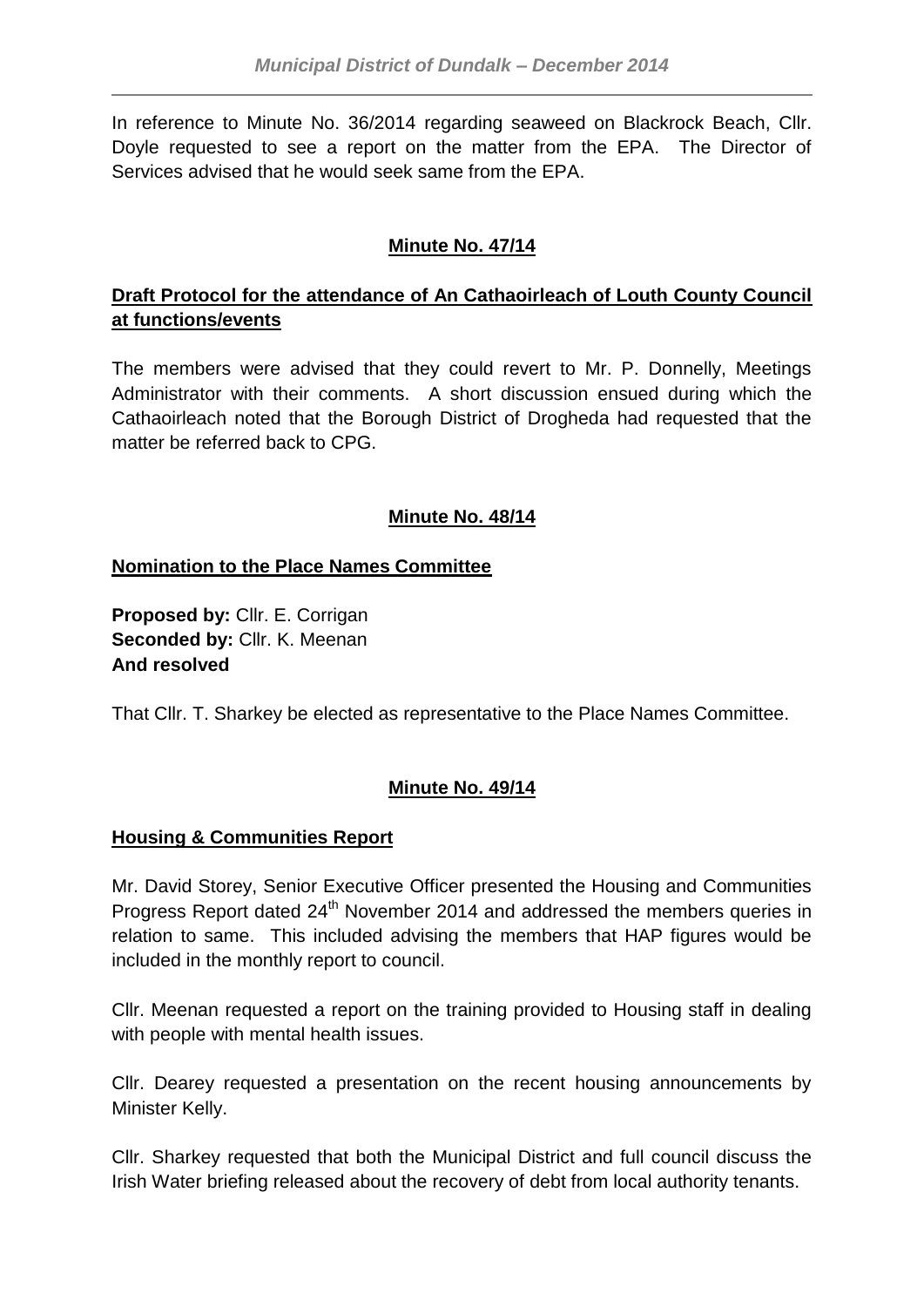Cllr. Savage suggested that 'cubicles' similar to those at some airports be utilised for overnight safety and the Senior Executive Officer advised that the suggestion would be referred to the Director of Service for Housing and the Homeless Forum.

# **Minute No. 50/14**

## **Operations, Infrastructure & Marine Progress Report**

Mr. Gerry Kelly, Senior Engineer presented the Report for the month of November and addressed the members queries. The Senior Engineer advised that he would report on the issues raised regarding traffic at the new Tesco's at the next meeting. He also agreed to revert to the Superintendent regarding the joy riding issues at Majors Hollow roundabout and surrounding area.

# **Minute No. 51/14**

**Notice of Motions**

| <b>Proposed by:</b> | CIIr. K. Meenan |
|---------------------|-----------------|
| Seconded by:        | Cllr. J. Green  |

"That Dundalk Municipal District council calls for the Government to immediately reverse water charges, which are unfair and unjust double charges being forced on already struggling households."

# **Reply:**

## **This is a matter for the Members.**

The members were in support of this motion.

## **Minute No. 52/14**

## **Proposed by: Cllr M. Yore Seconded by Cllr. P. Savage**

"That Louth County Council address and resolve the traffic management issue at Marshes Road leading from Marshes Shopping Centre to new Tesco store to install double yellow lines immediately to prohibit parking both sides of road leading to congestion/accidents"

## **Reply:**

**The parking at this location does need to be addressed particularly at the roundabout. It is recommended that double yellow lines be installed on the south-east side of the road, thus allowing parking on one side only. In addition, double yellow lines need to be installed at the roundabouts"**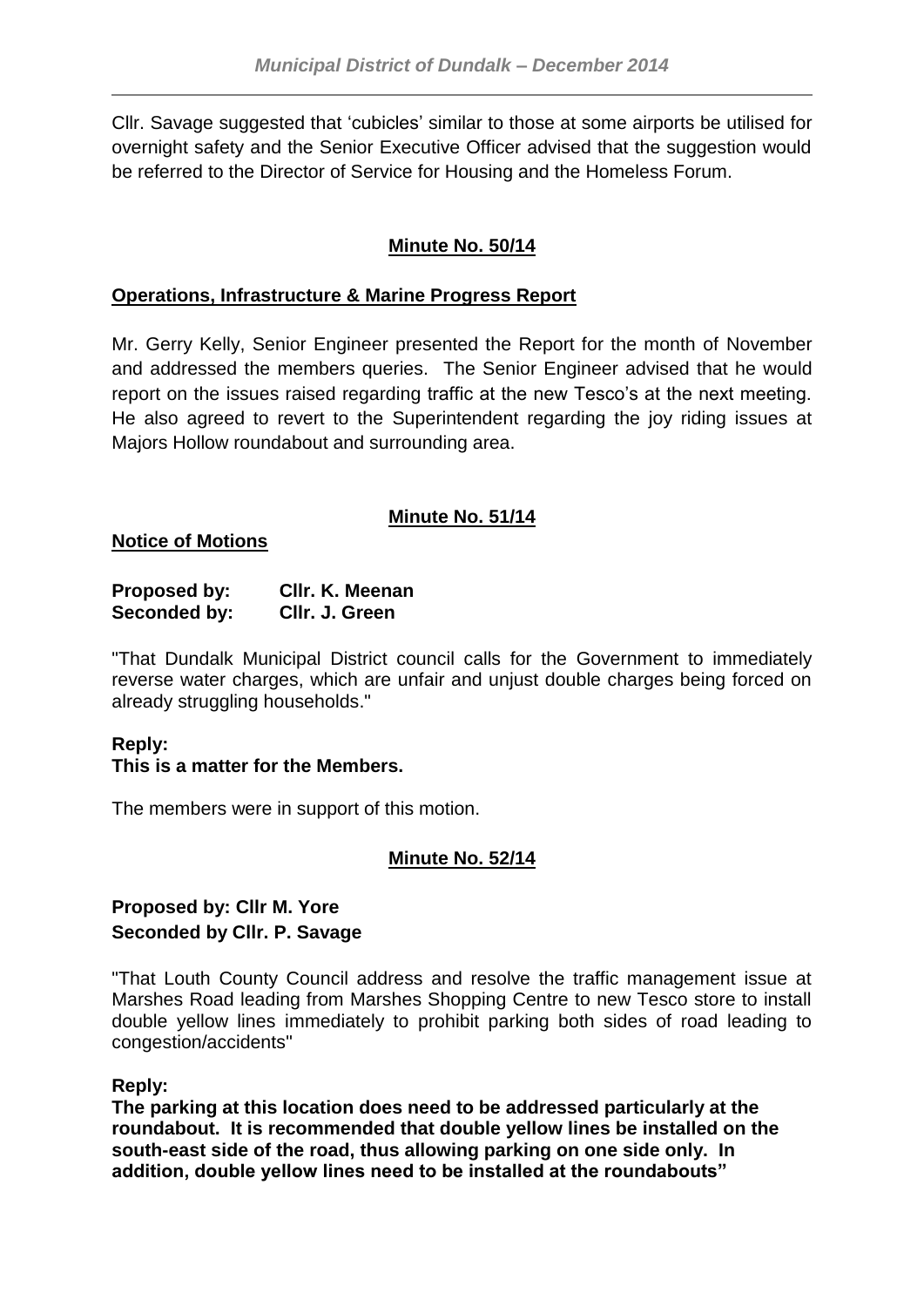The Director of Services noted that there is a long stay local authority car park facility at the Ramparts which is underused. The members requested that any opportunities in this regard be investigated.

# **Minute No. 53/14**

# **Proposed by: Cllr T. Sharkey Seconded by Cllr. J. Green**

"That this Municipal District Committee calls for the installation of traffic calming measures to facilitate pedestrian access from Loughantarve estate in Knockbridge to the school, shop, church and community centre amenities in Knockbridge village."

## **Reply:**

**This matter will be investigated and a report prepared for the Municipal District.**

The Senior Engineer detailed that the Area Engineer is investigating this matter, and that the matter will be reported to the Municipal District when it is deliberated on.

# **Minute No. 54/14**

## **Notice of Questions**

The members noted the following questions and replies.

#### **Cllr C. Keelan**

"Due to the fact that the Planning Office recently granted permission to the OPW in relation to the former Customs Site on the Newry Road, what has become of the inspection report that was promised to me at the April Meeting of Dundalk TC last about the overgrown and unsightly nature of the site?"

## **The members noted the report submitted on this matter.**

## **Minute No. 55/14**

#### **Cllr. C. Keelan**

"Can the elected members be provided with a list of all outstanding reports from motions adopted at Louth County Council and Dundalk Town Council which now pertain to the Dundalk Municipal District Area and an expected delivery date for each?"

#### **Reply:**

**According to our records the following engineering reports are outstanding:**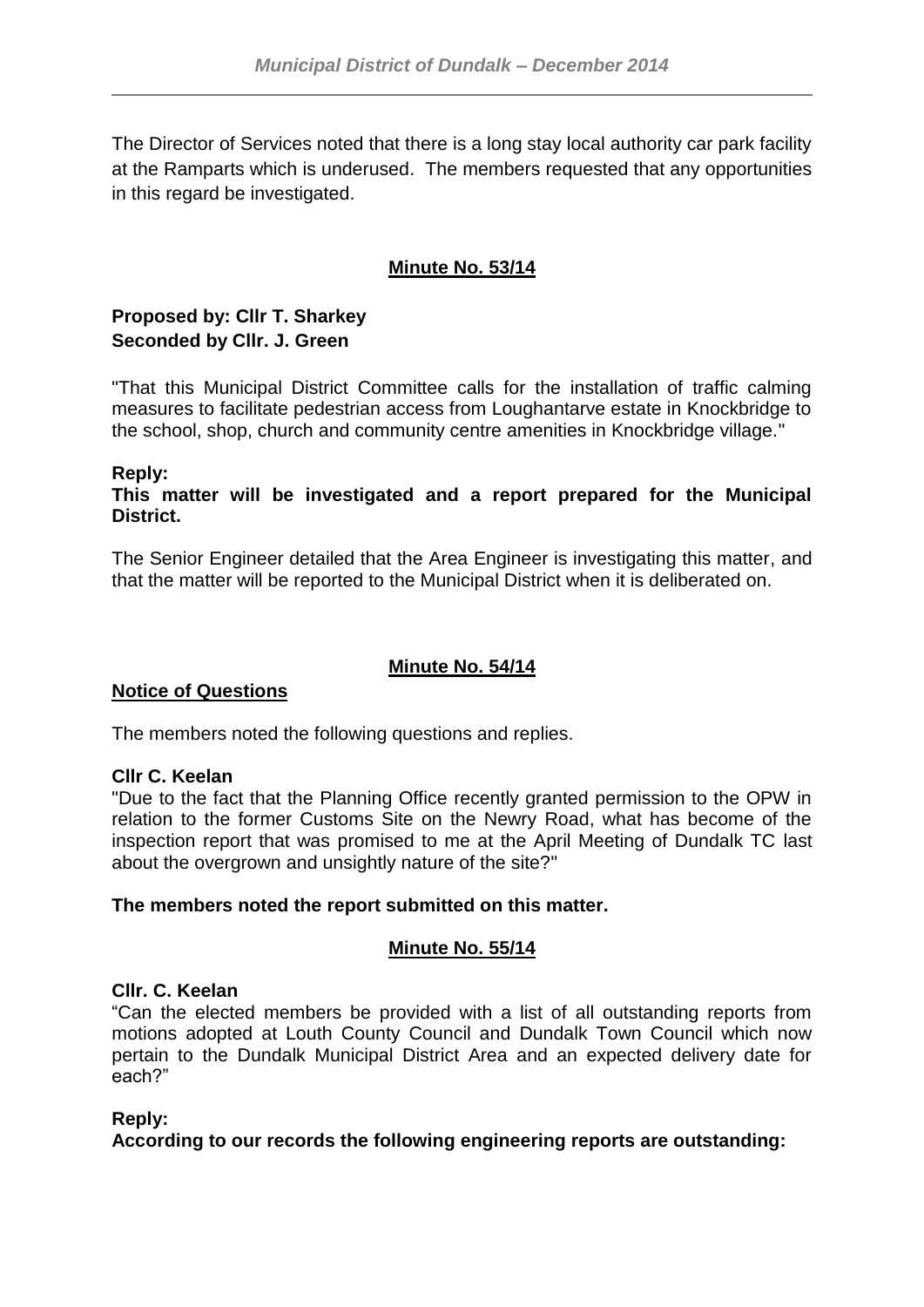- **Speed survey at Haggardstown School – Survey already completed and findings are been assessed at the moment. Report should be available in December 2014.**
- **January 2014 - Crossing point at St. Patricks Cemetery, Dowdallshill – Proposal was submitted with others to the NRA for funding in 2015, under the Low Cost Safety Measures.**
- **April 2014 - Review of refusal to install weight restriction at St Nicholas Avenue/ Maxwell's Row – This has been examined on two occasions already and is not considered a priority, at the moment.**
- **September 2014 - Speed ramps and restriction on HGVs using St Alphonsus Road (East) – Report will be available in February 2015**
- **September 2014 - Speed survey at Old Muirhevna, Dublin Road - Report will be available in February 2015**
- **October 2014 - Use of Rogers Lane - Report will be available in February 2015**
- **November 2014 - Traffic lights or other traffic calming measures at Castletown Cross/Mill Road/Mount Avenue - Report will be available in March 2015**

Cllr. Keelan noted that the report at January 2014 was in relation to a crossing point and also to traffic calming.

# **Minute No. 56/14**

# **Cllr. Mark Dearey**

"When will the road speed monitoring equipment be deployed again and can I be provided with dates for speed monitoring on McSweeney St. and the Cooley upland roads?"

# **Reply**

**It is proposed to carry out speed surveys at various locations during the period December 2014 to March 2015 when McSweeney Street can be surveyed. The Cooley uplands roads are rural roads with a default speed limit of 80kph. However, drivers are legally required to drive at a speed suitable for the road geometry. Regardless of the results of a speed survey, we would not be recommending a reduced speed limit in such an area, as such a limit would most probably never be enforced by the Gardai. Therefore we would not be recommending a speed survey be carried out at this location.**

# **Minute No. 57/14**

## **Cllr. M. Yore**

"What time does street cleaning on main streets take place each day? & could leaves etc be cleared seasonally to ensure safety of pedestrians throughout the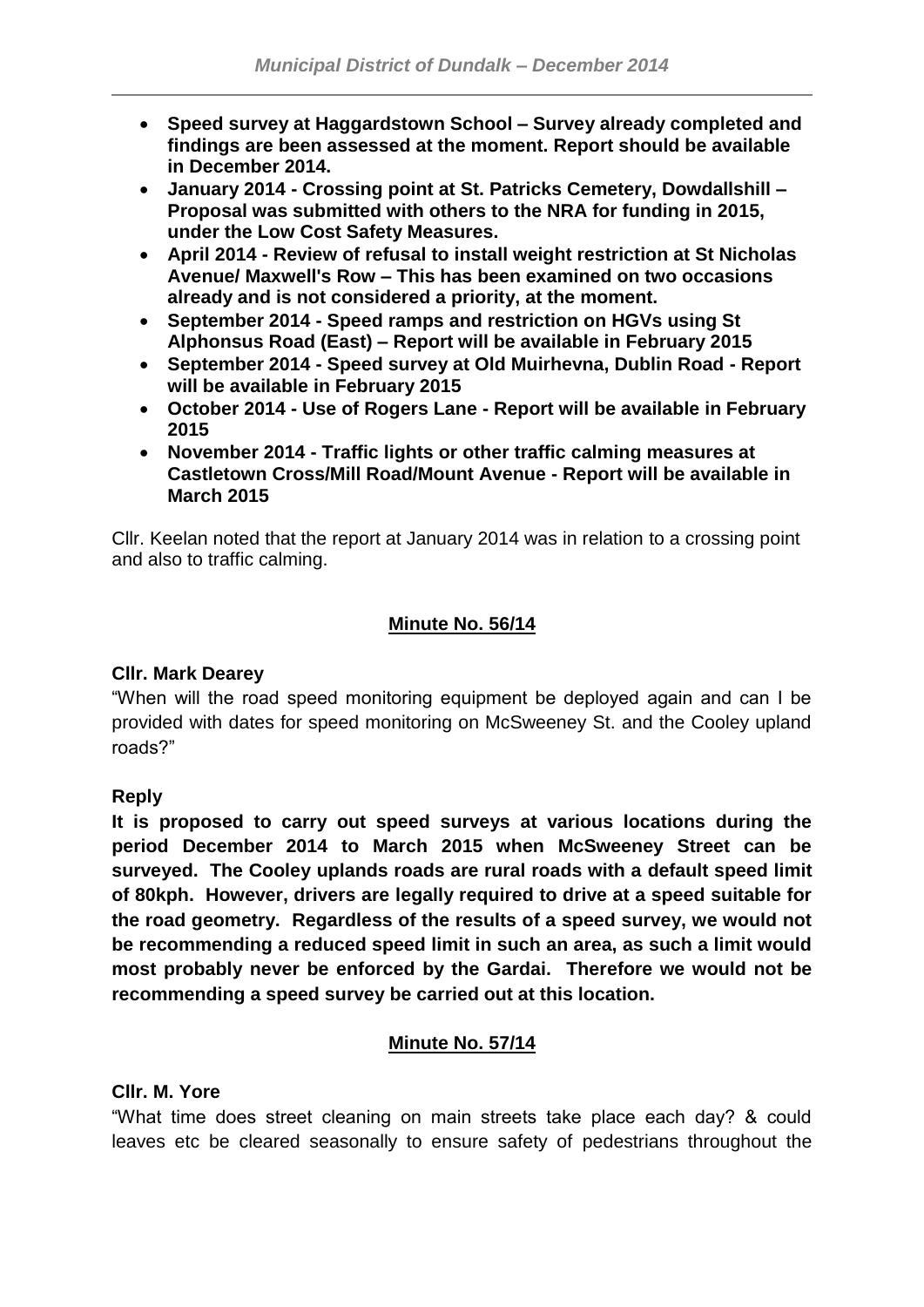morning, but especially on Thurs and Friday mornings when senior citizens are out shopping?"

## **Reply**

**The pedestrian areas and footpaths are swept between 7 am and 11 am every day, including weekends. The road sweeper cleans from 4 am to 12 am on Friday, Saturday, Sunday and Monday. Leaves are included in these sweeping operations.**

# **Minute No. 58/14**

## **Cllr. T. Sharkey**

"In relation to the revetments recently installed at Blackrock beach, what was the total cost of the works, which contractor carried out the works and was the work monitored during and after construction and what measures are being taken to repair the recent damage to these works?"

## **Reply**

**The works were carried out by direct labour at a cost of €33,875.87. The works were supervised by the Area Engineer. Temporary works to protect the damaged revetment will be carried out, and funding for a permanent solution will be sought for 2015.**

# **Minute No. 59/14**

## **Correspondence**

Correspondence from Kierans Avenue Pharmacy regarding barriers between Lidl and the Avenue Centre was noted by the members. The Director of Services will report back on this matter at the next meeting.

## **Minute No. 60/14**

## **Date of Next Meeting**

Members agreed that the date of the next meeting would be Tuesday.  $13<sup>th</sup>$  January 2015.